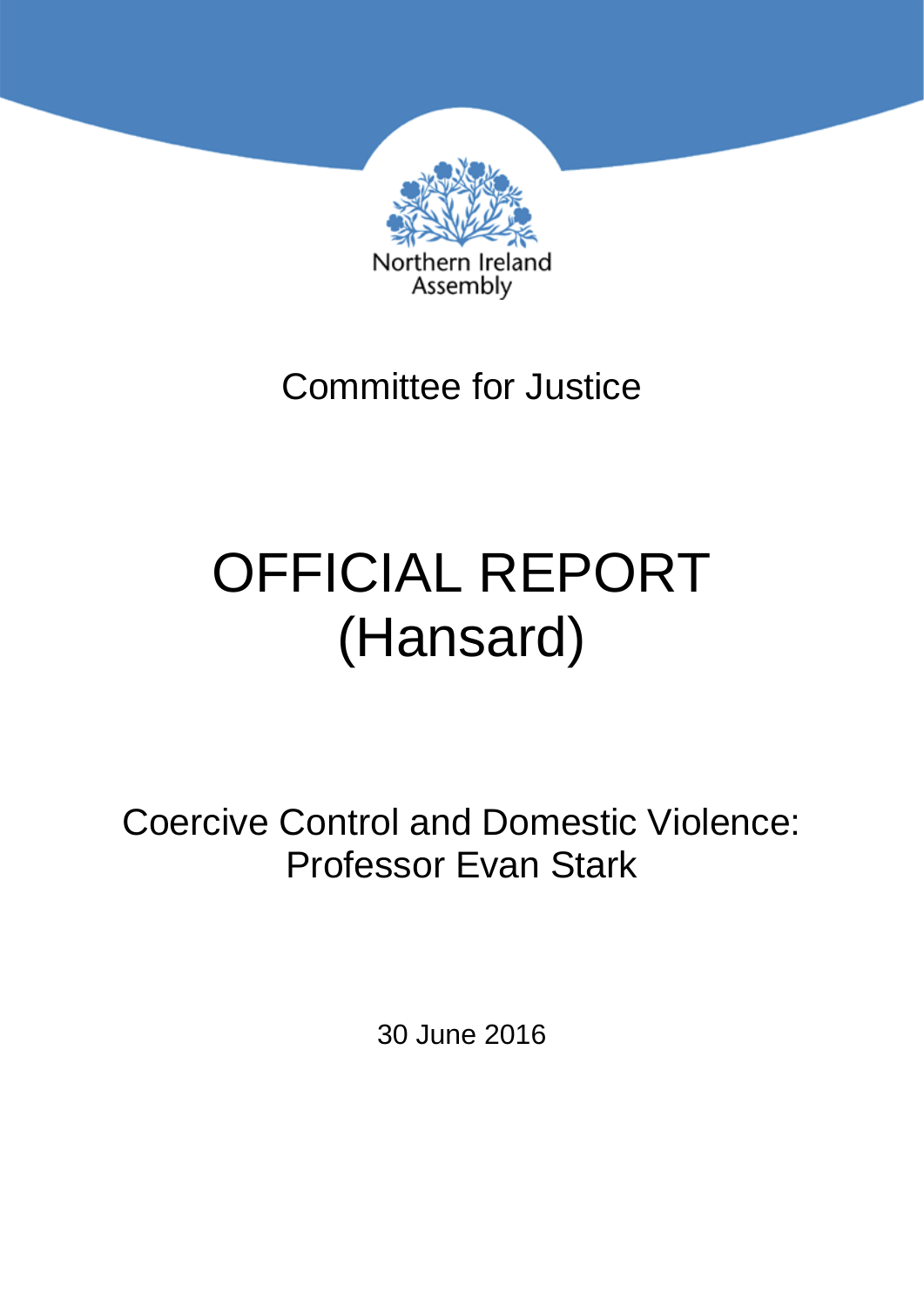### NORTHERN IRELAND ASSEMBLY

## Committee for Justice

Coercive Control and Domestic Violence: Professor Evan Stark

30 June 2016

**Members present for all or part of the proceedings:** Mr Paul Frew (Chairperson) Mrs Pam Cameron (Deputy Chairperson) Mr Alex Attwood Mr Doug Beattie Mr Roy Beggs Ms Michaela Boyle Mr Sammy Douglas Mr Declan Kearney Mr Trevor Lunn

**Witnesses:** Professor Evan Stark Rutgers University

**The Chairperson (Mr Frew):** I welcome Professor Stark to the meeting. You are very welcome here, Professor. I advise you that this session is being recorded by Hansard, and a transcript will be published on the Committee web page in due course. Without further ado, I hand over to you, Professor, to make an opening statement, and then we will have questions.

**Professor Evan Stark (Rutgers University):** Thank you, and thank you for allowing me to hear the Justice Minister's testimony. I brought PowerPoint slides, just for my support and as a crutch because my memory is not as good as it once was. I know that some papers that I have done have been distributed, so I will take that — I assume that most of you have not had a chance to read them — as a written testimony, more or less, so that it is on the record. I will certainly be more than willing to submit any additional testimony that you find might useful.

What I think will be most helpful, particularly in light of Mr Frew's comments and questions, is if I provide some background on the new offence in England and Wales and what we expect to be the new offence in the next couple of months in Scotland. The ones in England and Wales are obviously similar. Wales has complemented the new offence, as you may or may not know, with the Wales Bill, which has a prevention agenda, and we can certainly talk about that if you want.

A question was raised during the discussion with the Justice Minister about police training and guidelines for police training. I certainly welcome questions, if there is time, about the implications of the new offence for police training. The College of Policing in London has issued guidance on the implementation of the new offence of domestic violence and coercive control. I think that that is superb for both the police and the Crown Prosecution Service. I do not know whether there are comparable guidelines for the judiciary as yet, but certainly that guidance is quite good. I think I have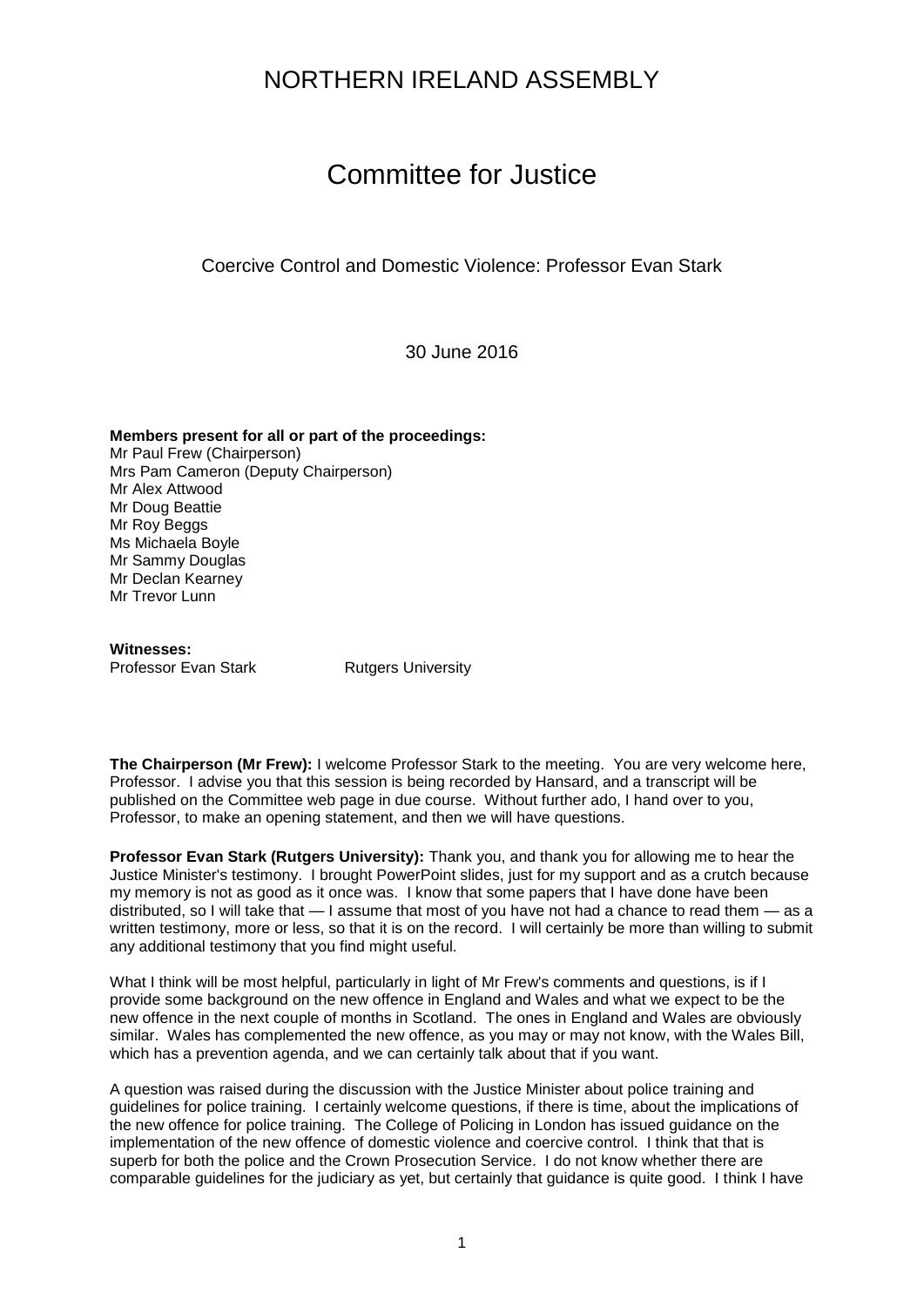links to those guidance papers in the documents that I submitted. If anyone is interested in following that through, I certainly recommend that they do so.

We can also talk, if you are interested, about the implications of the new offence for the current arrangement in Northern Ireland, particularly the organisation of the multi-agency risk assessment conference (MARAC), the new justice centre, the consolidated court in Derry or any of the other reforms that have been implemented.

Given the time, what I will do in my comments is give you a little background on why we are introducing the new offence — what led us to it — and say something about the elements of coercive control, which we now believe comprises anywhere from 60% to, probably more realistically, 80% of all the cases of partner abuse that the police are involved with and that we see in the refuges or the courts. The background should be understood in that way. Unless you really want to ask about it, I will not discuss the specific political dynamics that led the Home Secretary to hold the initial consultation and then to the new definition in England, which the Solicitor General, Mr Buckland, brought into Parliament as a new offence. Those were complicated negotiations and dynamics, as you can imagine, but I will be happy to discuss them if you are interested.

The first thing that I want to put on the table as background is that our general assessment — and, I think, the agreement throughout Europe and, in fact, most of the world — is that an approach to partner abuse based on the equation of that abuse with individual acts of violence is completely inadequate. That does not reflect the experience of the people suffering the abuse and of the perpetrators. Neither did it lead, in the form of intervention, to any kind of cost-effective strategy that is, a strategy that produced either the justice outcomes that we intend our police and justice system to produce and have a right to expect from them, or the outcomes in reduced levels of violence and abuse in our community.

I should say that every country, including Northern Ireland in its Executive definition, has now expanded its definition of partner abuse from domestic violence to include this broad pattern, which I call and England calls "coercive control". Scotland is going to call it "coercion and control". Various names are used. The Council of Europe does not refer to it specifically as "coercion and control" but uses a definition virtually identical to that used by Northern Ireland in its Executive strategy and Scotland in its strategy. This definition, broadly construed, includes, in addition to physical violence, sexual violence, sexual coercion, patterns of isolation and intimidation and, most problematically from an evidentiary standpoint, patterns of control, namely patterns in which there is exploitation, deprivation or regulation of people's behaviour — what the Council of Europe referred to in the Istanbul Convention of 2011 as "arbitrary deprivation of liberty".

We will talk about some of the issues involved with that and, if you want, the four cases that have been brought, one in a Magistrates' Court and three in the High Court, in England and have resulted in progressively harsher sentences, although still not, in my view, where they belong. Nonetheless, the first was 18 days suspended, the second was six months, the third was two and a half years and, last week, an offender was sentenced to three and a half years for domestic violence and coercive control. Those of you who are familiar at all with the issue will recognise that that is extraordinarily different from the vast majority of dispositions of these cases, which result in either no conviction at all or, even if there is a conviction, no punishment — certainly no jail time. I can talk about the data if you wish, but essentially the condition in England was that around 3·8% of reported cases of domestic abuse resulted in a conviction, and the typical punishment in those cases was a fine. We found the same rate of attrition — 97% — in reported cases of partner rape. That is to say, for every 100 reported partner rapes in England, roughly three resulted in conviction, and almost always for the lower offence of domestic violence.

The first thing I really want to put on the table is that the way in which we were responding was not working. Virtually no one was going to jail; police were using enormous resources; Britain was spending more money on domestic violence intervention than on defence; and there was absolutely no evidence — not a shred — that we were having a significant impact on reducing the number of victims in our community. I do not mean to say that we have not made enormous progress in the 40 or 50 years that I have been involved in the issue. We have, absolutely. You know all the gains that we have made: specialised police units; focused courts; and the enormous amounts of help that Women's Aid has provided. We have undoubtedly saved thousands of lives and certainly, in the short run, protected probably several million women and children in the 30 or 40 years that the reforms have been in play.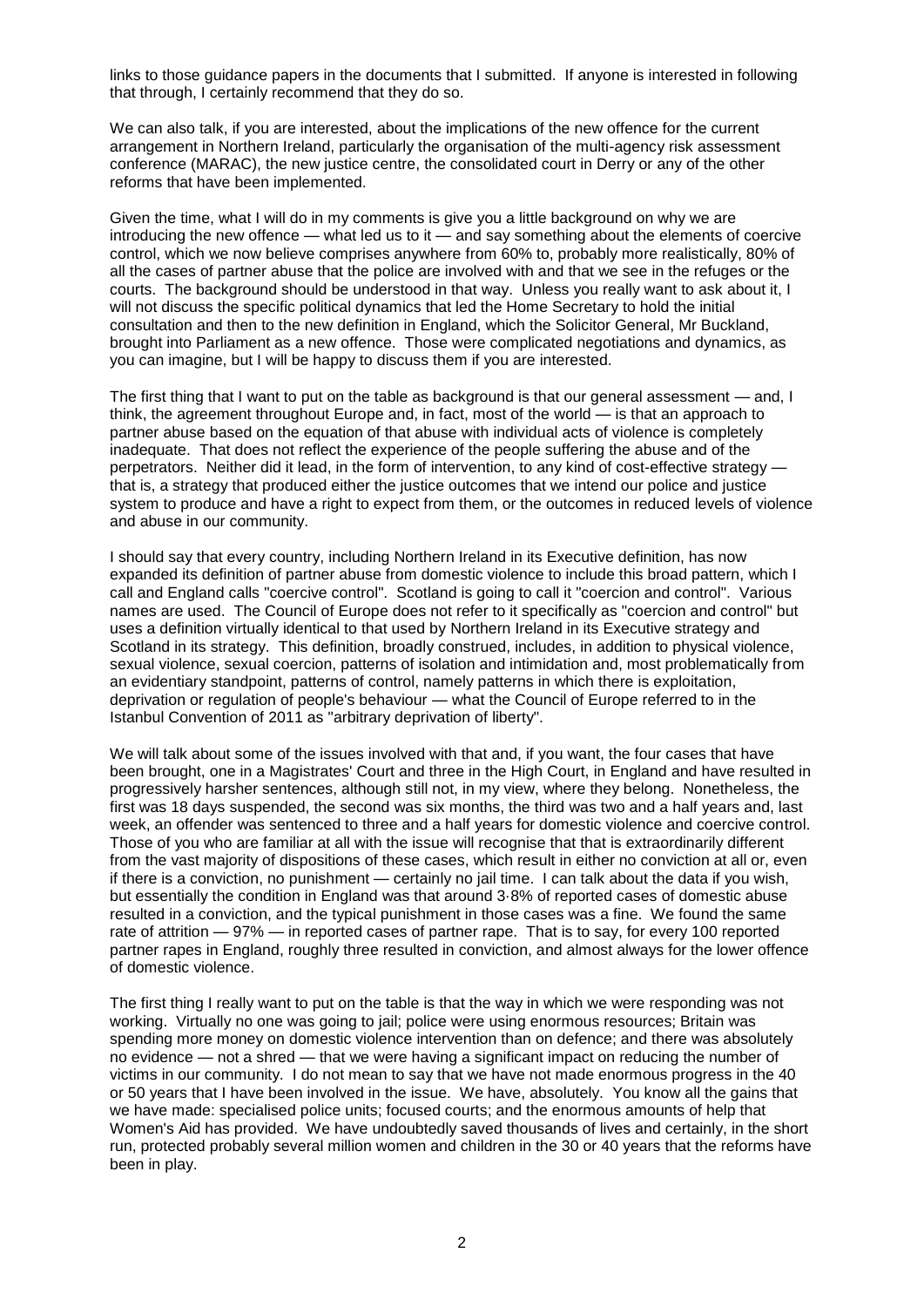Nonetheless, the fact remains that we have not had a major impact, according to the British crime survey and other researches in the United Kingdom, on the basic problem. We can talk about differences in reporting between Northern Ireland and other countries in the United Kingdom, but the reality is that, throughout the United Kingdom, reporting rates were very low. That was in part because, as Mr Frew observed, there was no domestic violence offence, and, even though there was arrest in cases that had the components of violence in a partner relationship, victims themselves and the community as a whole did not perceive this as a serious offence. I was heartened to hear the observation that police in Northern Ireland actually see an increase in reporting as a welcome sign of trust in the police, particularly in the light of the peace process and what went on before.

Another indication that current approaches were not working — a very important source, by the way, of support in Scotland and in England — was the fact that police found themselves returning again and again to the same homes, arresting the same offenders and exhausting enormous police resources without producing the justice outcomes that we would expect and hope would be produced. Offenders who committed 50 offences were no more likely — enormous research supports this conclusion — to be punished on the fiftieth offence than on the first. They were no more likely to be punished if they committed 50 offences than they were if they committed one. Somewhere around 60% of the police caseload was taken up with these repeat offenders. We do not have the exact data for Northern Ireland, but I have no reason to believe that it is any different.

The other thing that I think you should be aware of is that the definition — the equation of abuse with a set of crimes that related to isolated acts of assault or harassment — meant that each act was considered separately. It may seem commonsensical that the more serious the violence — the more likely there is to be an injury or the more serious the injury — the more serious the domestic violence case. We know that this is not right. We understand now, after years of research, that the risk in domestic violence cases, the aggregate harm in them and the classic pattern that these cases follow are actually defined, even when we limit ourselves to physical abuse, to the frequency and duration of the physical violence, rather than to the severity and injurious potential of that violence. In fact, somewhere between 95% and 98% of all the physical abuse that police respond to, that the courts see or that we see in refuge is trivial from a medical or criminal justice system point of view. What I mean by "trivial" is not that we would want it done to ourselves, but I mean that it involves pushes, shoves, slaps, chokes, kicks and punches. It is not something that will impress a police officer or an emergency medical doctor. In fact, that is what the evidence shows. It shows that, when police respond, in 95% to 97% of the cases there is effectively — even when there is an arrest, which has become commonplace over the last decade — no effective consequence for the perpetrator.

The first thing we have done is that we have recognised the frequency and duration of the violence. These patterns last for an average of 5.5 to 7.2 years. Many of the women who present to us  $$ around 40% — report physical abuse two or three times a week over the period. We are talking about people who have experienced, at an individual level, even though they may be minor, hundreds and sometimes thousands of separate assault events. The significance of those events is not a function of the injurious outcome but the cumulative effect of a pattern of largely routine, low-level abuse over a significant period. As I indicated — this is one big point that I want you to take away, because it is one of the most important to understanding the rationale for a new offence — in the past we responded to each of these as a separate crime and considered them through the prism of assault or harassment. Then, because 97% of those criminal acts were relatively trivial, essentially there was no effective intervention at all. What a new offence has done and what Anne Marie Hicks, the national procurator fiscal for domestic abuse in Scotland, did, even without a redefined offence, was to see that historical abuse — the repetitive nature of the violence — in itself as a course of conduct meriting a vigorous community response. That is the first foundation of the coercive control offence: the recognition that violence is typically frequent, that its significance lies in its duration and the cumulative harm of living with it and that, therefore, an incident-specific approach does not adequately deal with the abuse. Nor does it deal with the severity of the entrapment that is occasioned by subjection to that pattern of abuse.

The second element that was critical to us was the realisation that the sexual offences so commonly committed in this context were not being acknowledged at all by our law, by any of the risk instruments or in the definitions of partner abuse being put into practice. We are talking about over a third of women in our caseloads, and when I say "our caseloads" I mean the cases seen by the police and in the courts. You just assume that this is people reaching out for help to these services. We also have data from general population studies to support this. Around 34% of these women have been raped in the context of ongoing abuse. According to the official statistics for England, Scotland and Wales though not, interestingly, for Northern Ireland — partner rape is far and away the most common form of rape reported to the police. It is more common, in fact, than acquaintance rape. In Northern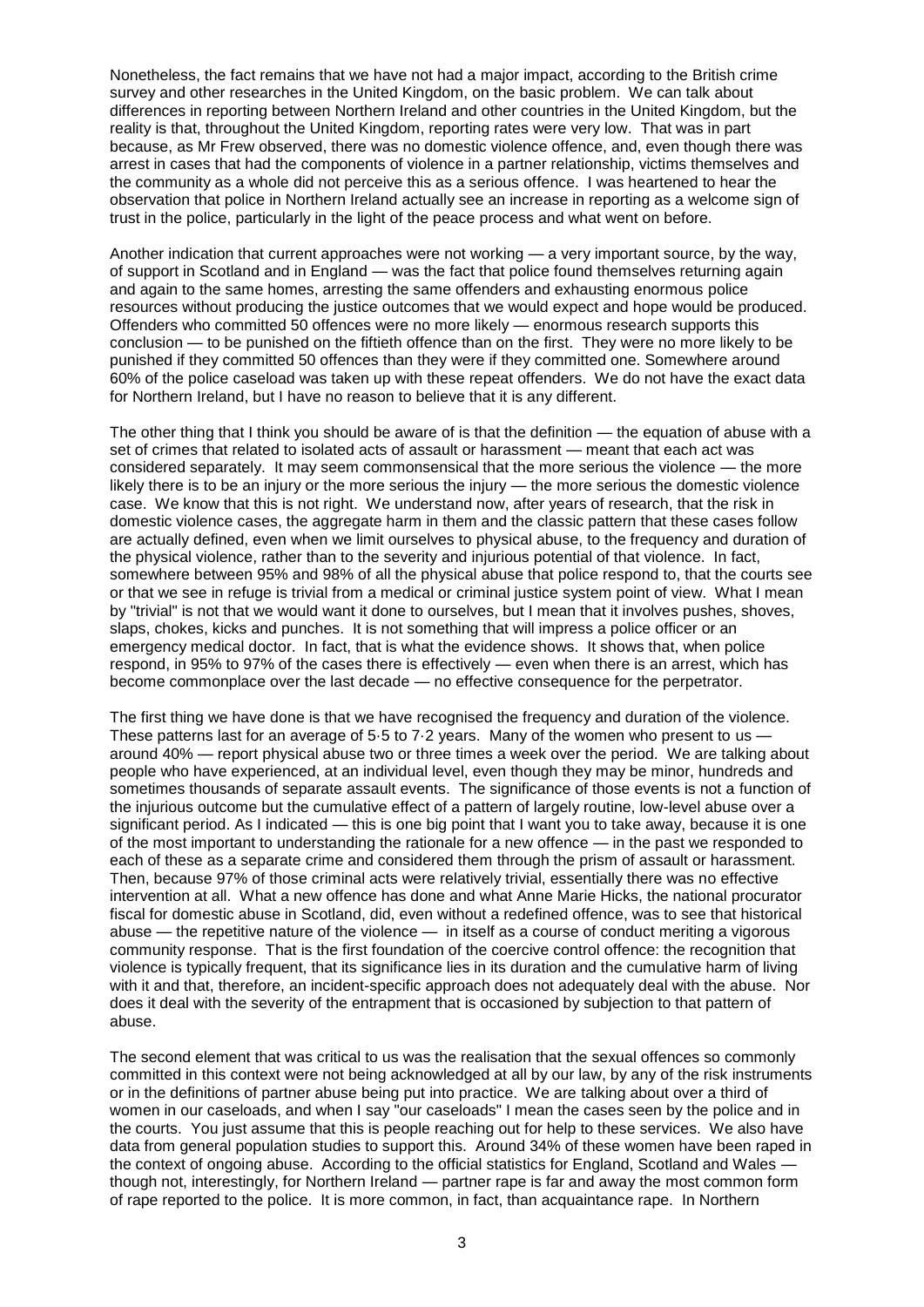Ireland, apparently, around 12% or 13% of rapes reported to police are by partners, but in England, Scotland, Wales and the United States it is three to four times that. We know that rapes by partners are dramatically underreported — much more so than stranger rapes or any other rapes. You may not know the comparative figures: the likelihood that a woman will be sexually assaulted by her partner is between five, 10 and 15 times the probability that she will be assaulted by a stranger. Yet those sexual assaults, which are typically repeated, were not included in our understanding of the offence quite the contrary.

I indicated that the attrition rate for partner rape in England was about 97%. Why is that? Well, the reason appears to be threefold. First, many of the women withdraw their complaint. Secondly, many of the women have reported multiple sexual assaults, and therefore their credibility as a witness is less. Thirdly, many of the women present with secondary psychosocial or behavioural problems, such as alcohol or drug abuse, depression, suicidality or what have you that, again, lower their credibility as witnesses and make it more likely that police will not pursue the allegation and prosecutors will not press charges. I hope that you are thinking a little ahead of me and recognise that, if an assailant is still in the community, let alone still in the house, it is very likely that the victim of that rape will withdraw her charges, given the risk. Secondly, I hope that you will anticipate that, if someone is sexually assaulted multiple times, the case is made more severe if that occurs in the context of an ongoing abusive relationship. It means that she is still at risk of even more assaults, and yet that is another factor that is, essentially, discounted in the old domestic violence understanding of abuse in relationship to assault. Finally, we have data from my research at Yale and from research by others that shows that the vast majority of the secondary behavioural and psychosocial problems that undermine a woman's credibility as a witness in these sexual assault cases are a consequence, not the cause, of the abuse. In other words, it has developed as a way to manage and in response to the ongoing abuse.

The second problem that we were having, in addition to the failure to address the frequent ongoing pattern of physical violence, was that no one was addressing the pattern of sexual assault. It turned out that the sexual assault was occurring on a continuum of sexual coercion that extended to reproductive coercion, forced pregnancies, forced abortions, all kinds of control, the sabotage of birth control and myriad other forms of sexual coercion, extending to what I call rape as routine, where a woman complies because there is such a threat levelled at her that, if she does not comply, the consequences are worse. That is not technically sexual assault, but nonetheless it is part of the pattern of coercion.

In terms of the police response to violence and rape, we found that, as police responded again and again to those families, seeing the same men and women week after week, sometimes over months and sometimes over several years, and as the families became well known to them, they often began to withdraw from the family. They began to find ways of dealing with their frustration about this revolving door by either blaming victims for what was going on or simply increasingly responding in a perfunctory way precisely as the cases got more serious. I do not want to single out the police; all of us did that in the system. The refuge system and the social work system did it. As they saw the same victims repeatedly and the same perpetrators, about whom nothing was done, remained at large, the entire focus of the system had to be on sustaining women's safety, but that focus was itself a function of the fact that these chronic offenders were still at large. I do not know whether that makes sense, but we can talk about it in more detail.

The third element of coercive control that we uncovered that was not identified with the offence and was not seen officially was the pattern of intimidation. Northern Ireland has clearly identified certain types of intimidation as a cause of great concern, but the forms of intimidation used in 60% to 80% of the cases that we see start with literal threats — threats to kill, threats to animals, threats to children, threats against neighbours, co-workers and what have you — and run the gamut from those threats to threats so subtle that they appear to outsiders as almost loving. I will give you an example. One of my clients is a pitcher in a factory baseball league. Her boyfriend comes to the games. They have a rule that she will not make him jealous. When he sees her striking out five or six batters in a row, he begins to feel, "Nobody loves me. Why are they paying attention to her?". He comes out on to the field and offers her her sweatshirt and says, "Darling, you're cold. Here's your sweatshirt". That appears loving to her teammates; their partners are off drinking, out with other women, carousing or whatever they are doing. However, she understands that, if she does not cover up her arms that night, there will be real consequences. That is his message. When we talk about intimidation tactics, we are talking about tactics that run the gamut and are present in multiple forms in all those relationships. Virtually all the compliance that we see in abusive homes is driven by the "or else" proviso: comply or else, do this or else. Intimidation probably rests most heavily on a pattern of criminal behaviour that is still not officially recognised in Northern Ireland but was imperfectly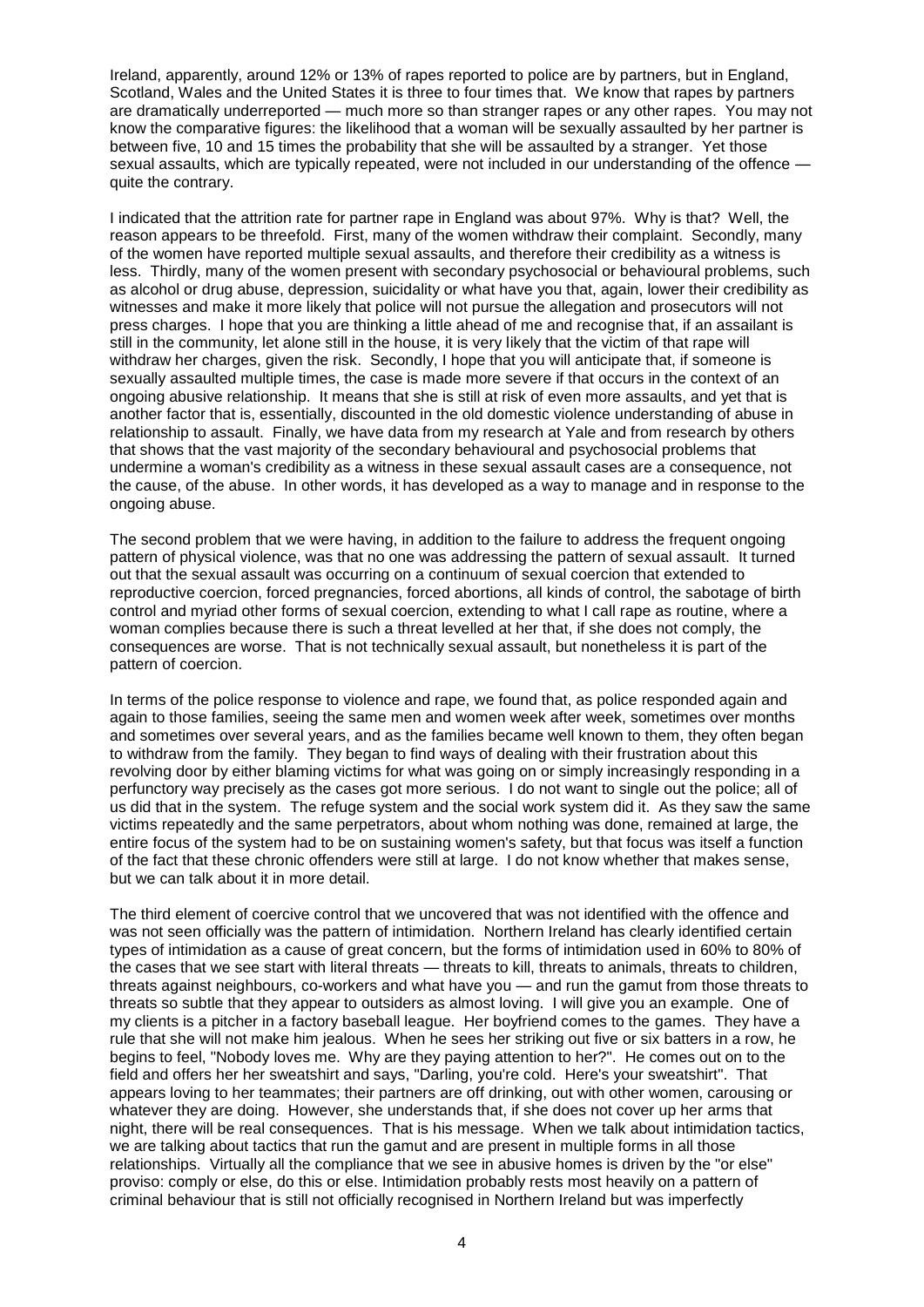recognised in the rest of the United Kingdom as stalking. What we know now is that the vast majority of stalking behaviour is by partners. In 57% of these cases of stalking, the stalking begins while a couple is still together. This form of stalking was not even covered by England's stalking law, and the lack of coverage was the official rationale that Robert Buckland, the Solicitor General, used when he introduced the new offence because that was the gap in the old law. We now know too that stalking has the most dramatic effects on a victim's psychology and future well-being, even more so than physical violence, because of the unknown threat and the possibility that it may happen at any time. It is one of the highest risk factors for eventual homicide and serious injury. Again, that was not included in the partner abuse offence, and, even when it was, it was not recognised as something that occurred mainly while the couple was still together.

I do not know how many of you listen to 'The Archers'. There is another dimension that 'The Archers' has put on it. I do not know how it will end, so I cannot give you any clues, but 'The Archers' has publicised another element of coercive control, namely gaslight games and the psychological abuse that is so characteristic of this pattern of relationships. These gaslight games — making somebody feel like they are crazy by turning off the stove after she thought she had turned it on or moving a car or knowing where she is at all times and then showing up unexpectedly and she does not have any idea whether you can read her mind or why — and even the insults that go along with them are not in themselves coercive control. What makes them so devastating in these relationships is the "or else" proviso; it is that they occur in a context where she cannot respond without risking physical and other forms of harm to herself and others in her network. The psychological abuse and all the other forms of degradation that accompany it are devastating in part because the usual response, which is simply to walk away, get a divorce or laugh at the insult, is not available because of the threats.

Finally, there is a major new component embedded in the new offence, about which we were doing virtually nothing. In these relationships, in about 25% of cases, we see all the effects of entrapment and battering without any physical abuse. Even where there is no physical abuse, the major dynamic in these abusive relationships is a pattern of control that is effectively characterised by exploitation, such as taking her money or treating her like a servant. When I say "like a servant", I do not mean having her do the dishes and clean the house; I mean fostering an indentured servitude situation that you would expect to find in a prisoner of war camp rather than in a family living next door. We are talking about forced servitude. If you read the cases that have been taken to court so far, you will see evidence presented for the first time in a UK court of this kind of indentured servitude in the context of a family relationship.

In addition to exploitation, control includes patterns of deprivation. Fifty-five per cent of the men whom we arrest tell us that they have taken their partner's money, they have limited her movement or they are not letting her drive her car. Something like 60% of the women we see in refuges in the UK tell us that they experience these deprivations of basic movement or access to things that they need for themselves and their children for survival, and that they experience it often or all the time. That is the second dimension. It is incredibly important when we are trying to train judges to understand "why women stay in these abusive relationships". The first thing we say is, "Put your cell phone, your wallet and your car keys on the table and maybe even put your shoes on the table. Now let's talk about your options". It is amazing how judges will identify when they can walk, literally, in the shoes of the people who are coming before them in that situation.

It is the third element of control that has really caught the attention of the media and which you see on 'The Archers' and in a number of the cases that we have taken to trial. That is the element of literal regulation — setting rules, formal and informal, about how women enact their everyday roles as wives and mothers: how they cook, how they dress, how they care for their children and how they clean. Again, any of these things may seem completely trivial until you put them together and couple them with levels of intimidation that can be hostage-like and you see it as a pattern. Again, I encourage you to read the case histories that are being brought to trial now in England. As you may remember, one of the guys put his wife on a treadmill. He put up a picture of the woman he wanted her to be and had her run on the treadmill for hours a day and would punish her and beat her if she did not lose weight and be on that treadmill. Why is that coming to court all of a sudden? It is coming to court because people are beginning to acknowledge that it is part of the abusive pattern.

That is coercive control in a nutshell, and I describe it in some of the articles in more detail. We have data to support all of those claims. We are not talking about extreme cases, but we are saying that the majority of the cases that we see present some combination of those devastating behaviours.

The other piece of the new offence, in addition to the behaviours that it criminalises, is its recognition in law, as all of Europe has now recognised. Spain has recognised this in law, and France has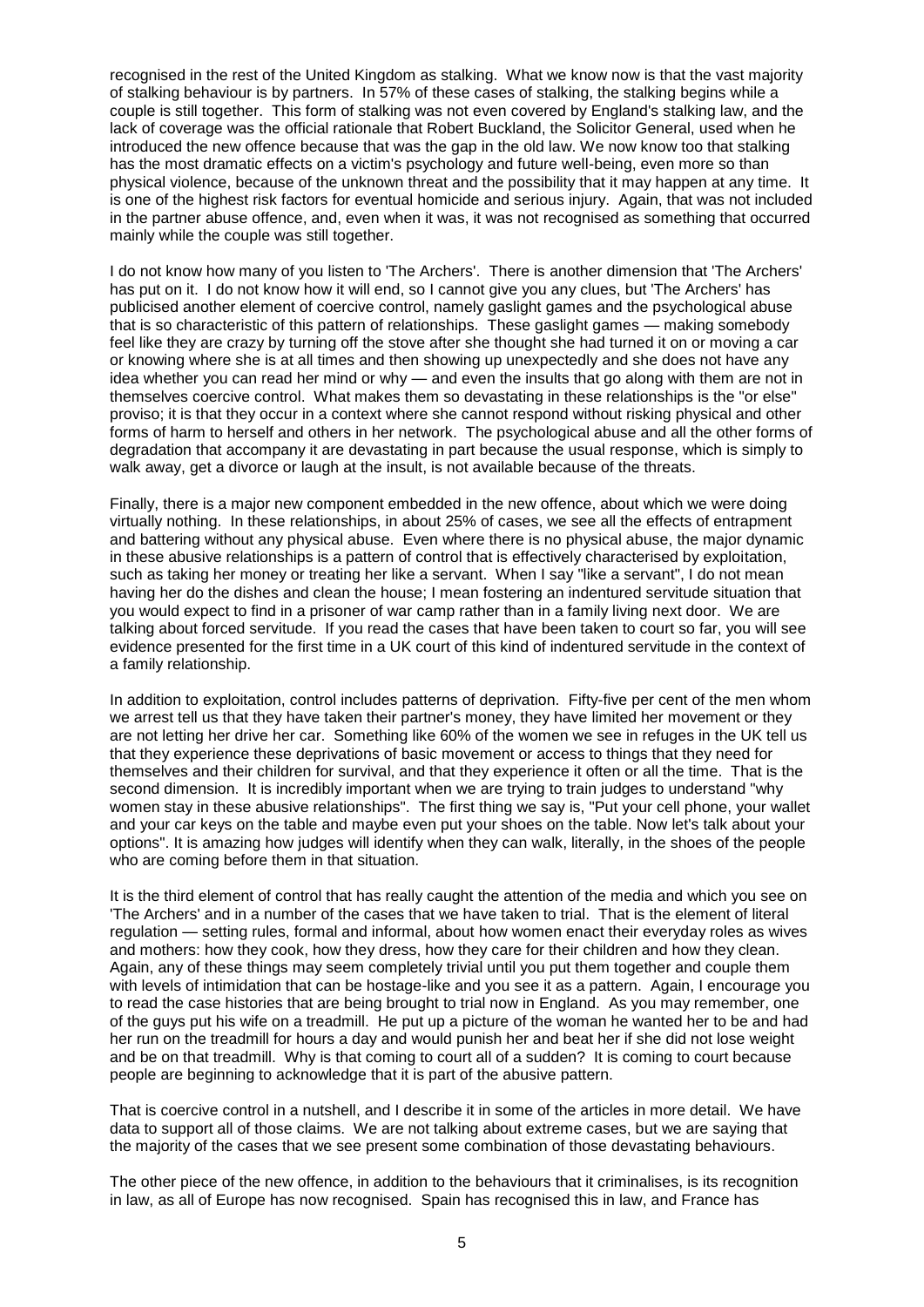recognised and criminalised psychological abuse. The Istanbul convention describes it as "arbitrary deprivation of liberty". We are recognising now that the major harms in these cases are not physical harms and are not even psychological trauma. The major harms in these cases are harms to basic rights and liberties that are so fundamental that people cannot — women cannot, and nobody could practice citizenship without them. They include freedom of speech, freedom of movement, freedom to own your own money, freedom to take the job of your choice and freedom to go to school. All of those basic freedoms are being infringed. It also includes dignity and freedom of autonomy. All of those freedoms are being abridged regularly. These are harms to rights and liberties.

We are also coming to recognise that this is embedded in British law or English law. It is embedded in the Scottish offence that is about to be issued. It is embedded in the Istanbul convention and in the UN doctrines involving human rights. The most basic fundamental thing that is recognised is that this is a form of discrimination that violates human rights and is not a crime against women or even a gender crime; it is a political crime because it is a crime against the attributes that people need to effectively perform their role as citizens in our society. If this were happening to any other population in our society on the level that it is or happening in a foreign country to our citizens, we would respond as one. When the homicide of a woman occurred, we would not depend on the head of Women's Aid to do the interview; we would have the First Minister do the interview or have somebody come out from the Executive to express their shock.

This is a huge transformation, thinking about crime that has been treated heretofore as a second-class misdemeanour, basically equivalent to a serious or not-so-serious traffic offence. Now, we are reframing that as a crime against basic rights and liberties in which people's resources are being taken away from them. We are thinking about this at the same level as we think about other capture crime. We say that people in their home who are in relationships have in their personal life the same rights to liberty, free expression and free movement as anyone else. The effects of this on our economy are absolutely devastating. Ultimately, coercive control is not about what men do to women; it is really about what they keep women from doing for themselves by restricting their expression, by framing their behaviours and by redirecting all of their energies and their resources from the community and their children to themselves as individuals. This is why we have begun to frame it as a serious criminal offence, taking it from the Magistrates' Court to the High Court, redefining this chronic behaviour. We redesigned our policing of domestic violence so that it is not an end-of-shift response but a major crime investigation, and we have really changed the culture of response, which 'The Archers' has obviously contributed to in a major way, so that this phenomenon is taken a lot more seriously.

I know this is for most of you way out of the ken of what you have understood to be domestic violence, where you go to the store and see the woman with the black eye. The violence definition is maybe not appropriate here, but I like to say that the violence definition of abuse is like President Clinton's definition of sex. I will not go into more detail on that, but I think that you get my point. It is really a male definition: "Did you abuse her? No, I didn't hit her". It has never been women's definition. We are getting surveys from countries such as Turkey and Egypt, as well as from the UK, in which women report that someone takes their money and does not let them leave the house, times their phone calls or monitors their movements when they leave the house and come back. That is abuse, and that is what we say.

**The Chairperson (Mr Frew):** Professor, can I ask you just to wrap up in a couple of minutes?

**Professor Stark:** I will just finish with a little irony. I was asked on Scottish radio recently what I thought about women's violence against men in Scotland. I said, only somewhat sarcastically, that there is not enough. What I meant by that was not that I endorse women's violence but that, if the things that we see happening to women were happening to any significant population of men, there would be blood in the streets. That is what I mean. The only reason, I believe, why we are not responding more aggressively is that women's suffering is not grieved at the same level as other groups. I say that as a male who has controlling capacity. Nothing I say is meant to suggest that men are more controlling than women; I do not believe that. I do not believe that they are more violent than women. That is no data that supports that, but, when it comes to the pattern of coercive control, there is no question that 95% to 99% of the victims are women, and their vulnerability is derived from their vulnerability as a class because of inequalities.

I am sorry. Thank you for listening.

**The Chairperson (Mr Frew):** Thank you, Professor. Very interesting. I am loath to stop you, but we have to push on. I understand entirely everything you say and the concept of it, but how do you get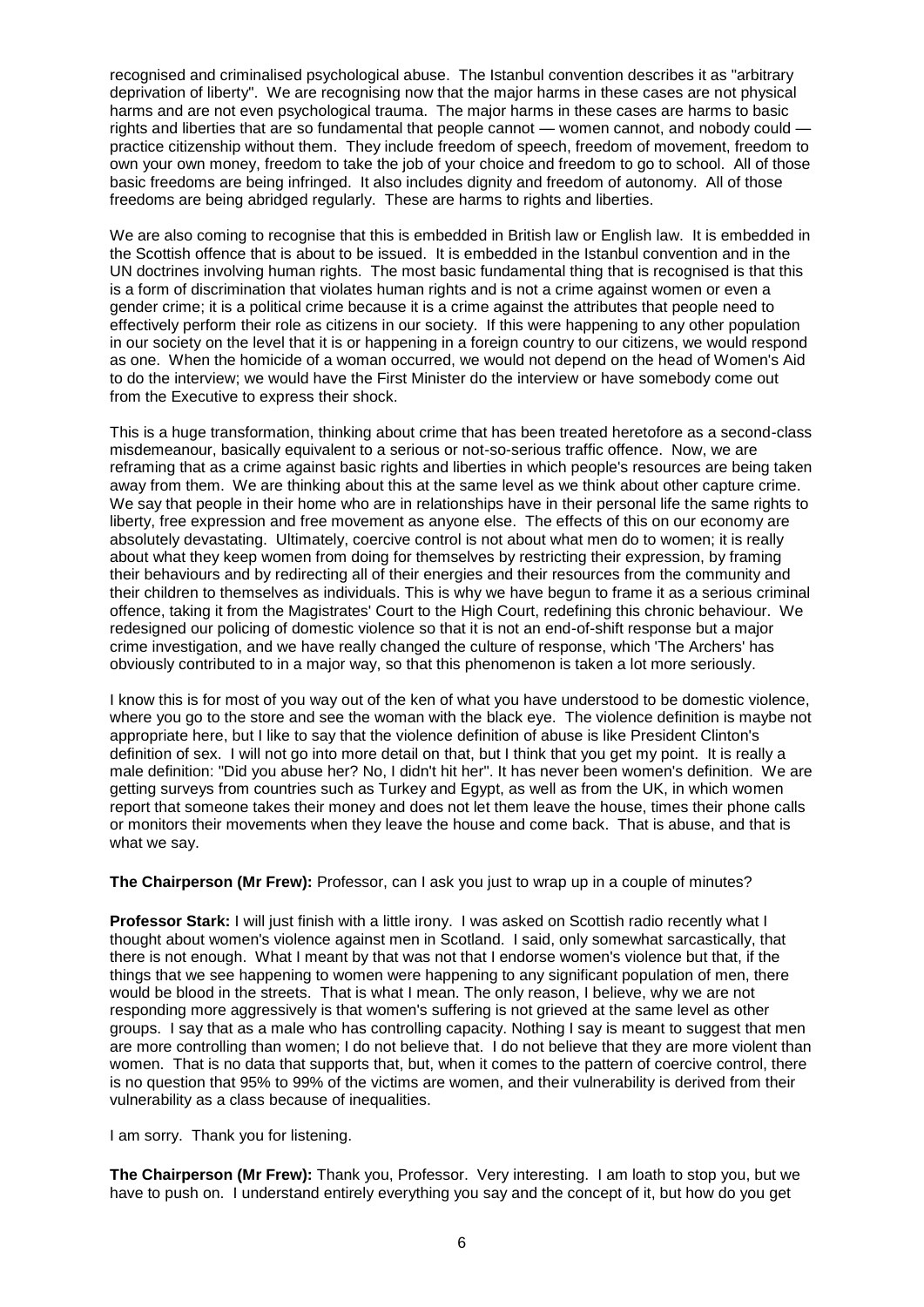that down to encouraging the woman or victim, whoever that may be, to testify? Secondly, how do you get law enforcement agencies to gather evidence other than a testimony?

**Professor Stark:** Let us deal with the second question first. When I said this was not an end-of-shift investigation, what I meant was that gathering evidence in these cases is not a one-off issue. Somebody asked about the police response. Right now, the police in Northern Ireland do three things: they take a picture, they write a narrative and they fill out a tick box for risk assessment called a DASH (Domestic Abuse, Stalking and Harassment). The first thing we say to police with respect to evidence is, "Don't take a picture. Open a window". In other words, yes, you have to take a picture if there are injuries, but police are used to identifying the crime with something they can photograph. By "open a window" we mean the first thing you do is get historical evidence. Much of the evidence you are asking about is already collected by police in the DASH form that they check. The stalking and sexual assaults are all supposed to be recorded, and, if they are not recorded on that DASH, they are recorded when the woman is sent to Women's Aid and fills out another copy of the DASH. Much of that evidence is available.

The other thing we are realising is that a lot of the evidence, some of which is non-traditional, is not simply available from the victim but has to involve the kind of investigation we did when we were going after BBC commentators who sexually abused children. We were interviewing former partners and neighbours. We were conducting a serious crime investigation, and in that investigation, while the victim's testimony is critical, it is not solely critical. You notice that in two of the four cases that went to trial, the man confessed, and he confessed because the weight of the evidence that police were able to collect was virtually overwhelming. That is part of it.

There is no evidence that women have been reluctant to talk about this. Many women have come forward already because, for them, the idea that abuse consisted only or even primarily of violence meant that, unless they were seriously injured, they felt guilty about calling the police. There is a public re-education project involved here, but the major challenge that we face is not the re-education of women in the population about the nature of their abuse; the major education project entails letting women know that this is a form of abuse by announcing the new offence as one that we will take seriously. Read the last sentence of the English prosecutor's statement from 10 June on this crime. He announced to the community the nature of the crime and invited people to come forward with stories of this type of control and abuse.

I do not see that, Mr Frew, as much of a problem. The major problem will be getting professionals to adapt. It is a major change in police culture, and, as you said, many of these systems are risk-averse and change-averse. We are asking them to see a historical, course-of-conduct crime, where previously they just saw an incident; to see significant harm where previously they did not see anything.

**The Chairperson (Mr Frew):** Do you think that there is an issue with how the judicial system looks upon this crime?

#### **Professor Stark:** Absolutely.

**The Chairperson (Mr Frew):** It is only coming into being a crime now as domestic violence. Some might say that to add a layer of coercive behaviour on top of that would scare the judicial system at this point —

**Professor Stark:** I do not know that it will scare the judicial system, because it seems to be insulated from most threats and from accountability. We thought, when we first introduced the offence, that Crown prosecutors would be the main obstacle to enforcing it. That turned out not to be the case: because it is a high-profile prosecution, they were supportive. Even though some front-line police announced immediately that they would not enforce the new offence, the fact is that they have been amazingly cooperative, because we have raised the status of the offence and, for the first time, as they recognise, they have the tools. I heard from Northern Irish police as well that they do not have the tools. Imagine that you gather information at the scene and know that a victim has been sexually assaulted and stalked but you do not have the tool to respond effectively. How will it feel when you leave that house or even when you make an arrest to know that the guy will be back?

The judiciary is an enormous obstacle. Anyone who takes on this new offence and wants to pursue justice by recognising the harms that women experience must be ready to confront the judiciary and not just about enforcing the crime. We have found champions in sheriffs in Edinburgh and in judges in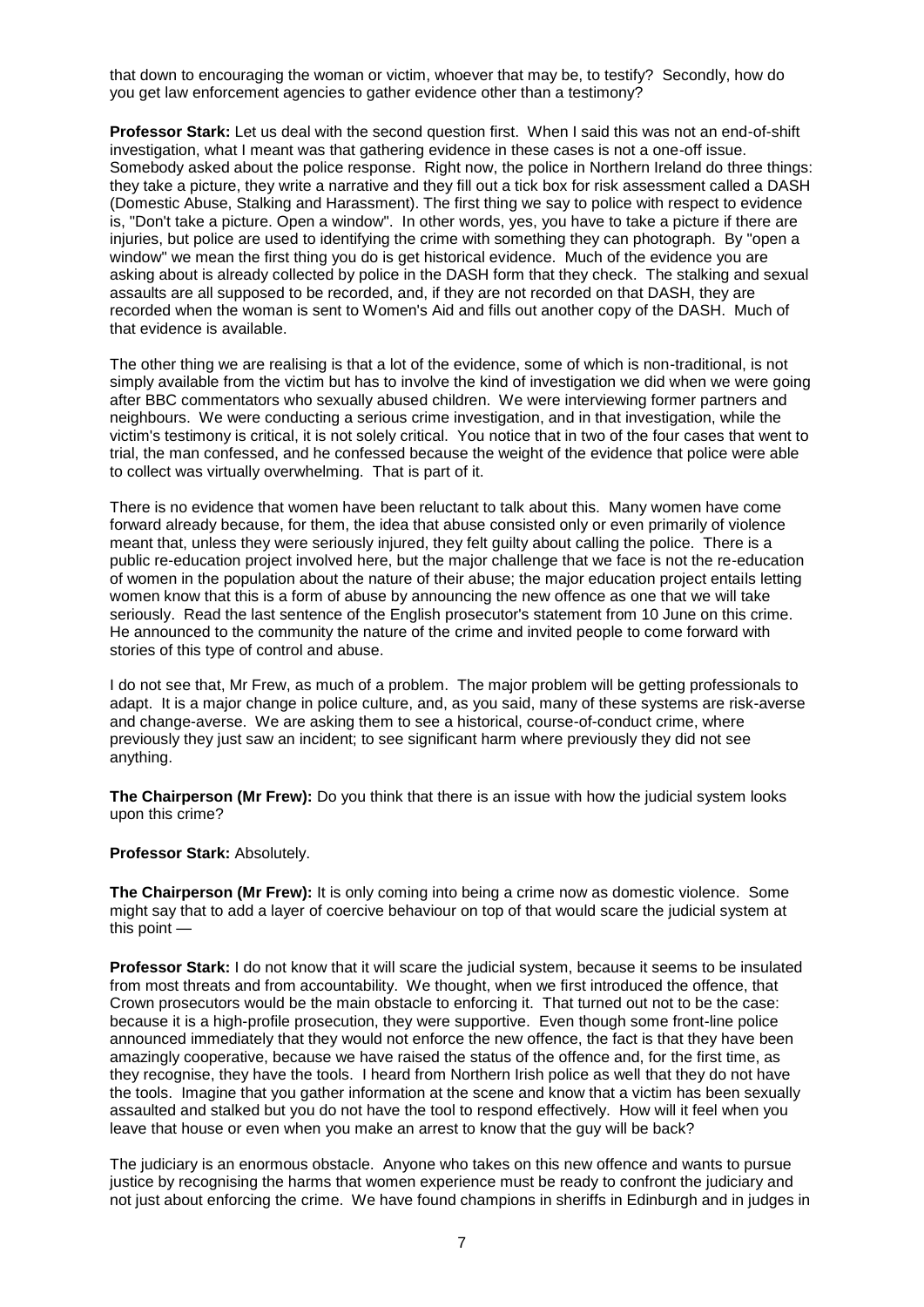parts of England who have heard the new offences and made strong statements, after hearing the offence, about the wrongs that they have listened to. However, the judiciary has been extremely resistant to training and has resisted the involvement of Women's Aid in training, the very people who have enormous expertise based on experience. They say to us, "Look, we know violence when we see it. We do not need training to do better."

On the other hand, many sheriffs and judges are as frustrated as police at seeing these cases again and again. You may know that the whole movement in Scotland was stimulated when an MSP was arrested for 18 years of domestic violence against three wives and for beating a 16-year-old stepdaughter with a frying pan. Sheriff Mackie in Edinburgh was limited to sentencing him to 364 days by the way the law was written. In fact, he did not even have to leave government unless the penalty was for over a year. To her credit, Sheriff Mackie made a public statement bemoaning the fact that she could not charge for the sexual, coercive and other elements of the offence, let alone group all his offences as a single horrendous course of conduct. Her statement was really a stimulus to the chief of judicial education and others in Edinburgh to move very aggressively on this. In fact, they have taken the lead in Scotland in writing the new offence.

I do think that the judiciary presents a major obstacle that you have to be willing to confront. I will tell you what we do in the States. In the majority of states — not all — we require all judges to have domestic violence training annually. It usually lasts at least a day. We require that all the relevant services, including our shelter and refuge services, be directly involved in that training, and it has been enormously successful. This is not just in the criminal court but in the family court and child welfare proceedings, where coercive control is, in some ways, even more pertinent.

**Mrs Cameron:** Thank you, Professor Stark. I have been looking forward to this presentation, and you are very welcome. I could listen to you all day on what is an awful subject but one that has gripped me for a long time, since I —

**Professor Stark:** The only thing worse than end-of-shift investigation is end-of-day testimony. *[Laughter.]* 

**Mrs Cameron:** That is true, but thank you very much.

I have been involved with Women's Aid for many years now; since 2006, when I was a councillor in local government. I have recently set up, in the Assembly, an all-party group on domestic violence that I chair, and a local group of Women's Aid is the secretariat to that. This is very useful in going forward with that group. So far, my involvement has been very much around awareness-raising and approaching the subject. I feel vindicated in that now, with the evidence that you have given us. You talk about conducting a serious crime investigation. That is so many miles away from how domestic incidents were treated, especially in the past. I have heard testimony from senior police officers who have said that they were ashamed of how domestic abuse was dealt with, through genuine ignorance of what it is and how it operates. It is good to hear what you say.

I will ask you a couple of questions; I had more, but you have answered most of them. Coercion and control are obviously at the very heart of how abusers operate. They are not an added extra; that is what happens. Professionals, to some degree, do not recognise that and tend to focus, as you said, on the physical and sexual side of the abuse. How do we overcome it?

**Professor Stark:** How do we overcome professionals not recognising it?

#### **Mrs Cameron:** Yes.

**Professor Stark:** There needs to be an enormous amount of education, just as there was with domestic violence. When we first uncovered the fact, years ago in our research at Yale, that domestic violence was the leading cause of injury for which women sought medical attention, the medical profession absolutely did not believe it. They sent people to Yale from Washington to disprove our research and then they replicated it. And then people were absolutely blown away. The knowledge that is now sifting throughout Europe and really the world from women's stories and narratives is really beginning to change the way professionals understand this experience. That is so particularly when you put it in a rights context and you recognise that these are violations of political rights. This is a political crime. I absolutely cannot underline that enough. It is not a gender crime; it is a political crime. It is a crime against our citizens. That is the underlying piece of it. If you do not take it seriously that way, it seems to me, you cannot address it. I think that professionals feel torn, because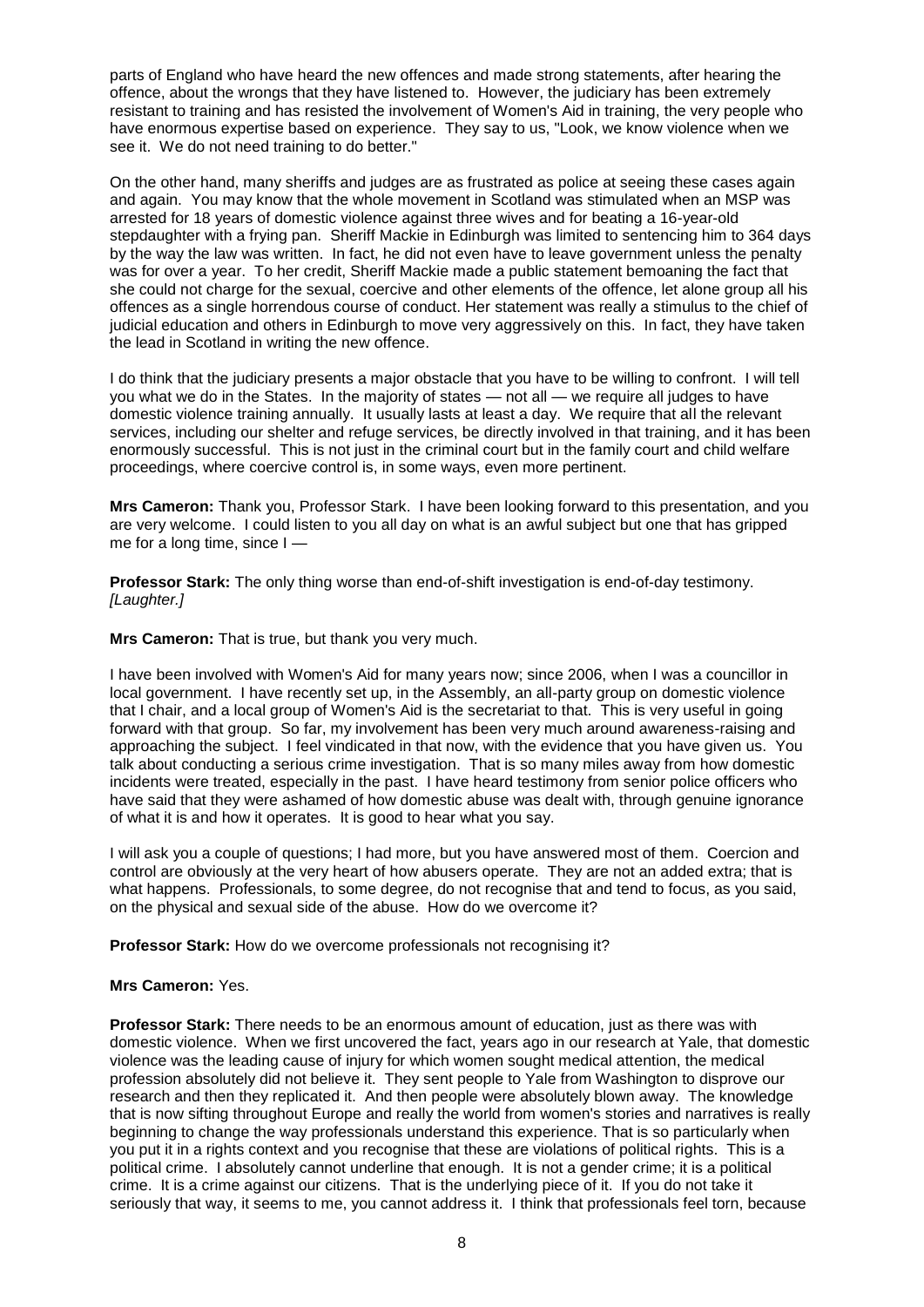they do not like to get involved in "political" issues and this seems to them to be a loaded issue. There is education that has to be done, no question.

**Mrs Cameron:** As far as England and Wales are concerned, obviously, they now have these laws, and I have every confidence that we will go ahead, as an Assembly, and bring in the same laws here. What is happening in the education and training of those professionals and the judiciary?

**Professor Stark:** What is happening in Wales is very interesting. I mentioned it at the beginning. Wales has complemented the new offence with what is called the "Wales Bill", which is essentially a prevention Bill. That involved appointing somebody to advise the Minister. That person was appointed not at ministerial level but as a government adviser who is responsible for monitoring an overall prevention strategy. All local councils, health authorities and other bodies have to produce a plan within a certain time for, in that case, the prevention of gender violence. They are monitored in doing that as well as given assistance. They have also introduced champions and an education system starting in the second grade with respect to gender violence and gender equality, which were very controversial when they were introduced. You can monitor some of that on YouTube. There are some marvellous examples, but it is at a very early stage. The important thing is that they combined two elements that the Istanbul protocol recommends: implementing that prevention plan and building collaboratively and then having an accountability structure in place. They not only get assistance to develop local plans but are monitored and reviewed so that their plans meet a certain level and standard of competency.

As part of that process, professionals are being educated, but the education takes place in the context of their having to make a plan, exert responsibility, educate themselves about it and so forth. I cannot say how it is working — it is too early — but what I expect to come out of Scotland, in combination with what the Wales Bill establishes in the form of prevention, is, in my mind, the gold standard of responding to partner abuse, anywhere in the world. The offence in the English law, while good in some respects, has a number of serious problems. It is still one of the best things that we have, but it has holes that we need to address. Depending on who becomes PM, I think that that will be addressed in the next round.

**Mrs Cameron:** Thank you for addressing the male/female aspect. As soon as you start to talk about domestic violence, the first question that comes back is this: what about the male victims? From the statistics, we know that the vast majority of perpetrators are male and that a lot of male victims are victims of other males.

**Professor Stark:** That is true. I mean the main —

**Mrs Cameron:** That is uncomfortable and not a very politically correct thing to say, but I think that it has to be said.

**Professor Stark:** There is no question that domestic violence by women against men can be a problem. When it comes to the repetitive violence that I have described and the combination of that with sexual abuse and coercive control, the vast majority are males. For example, 53% of the men who are arrested have committed three or more offences. Only about 2% of the women who are arrested have committed three or more offences. That will give you some sense of it. There are very few cases in which you have that.

As you suggested, the main problem of violence against men is other men. I wish that the groups that complain about women's violence against men would take that on, and I would fully support them if they did so. It is very difficult in a training or treatment programme for perpetrators to say that you cannot beat women but that it is OK to beat up your next-door neighbour if he is a male. That suggests a kind of patronising view. We really have to start addressing men's violence against men. To its credit, the Wales prevention strategy does that. That is a very important step forward.

**Ms Boyle:** Thank you for your presentation, Professor Stark.

**Professor Stark:** Retired Professor Stark.

**Ms Boyle:** You are still doing a good job. Like Pam said, I could listen to you all day, and I hope that we can follow this up by getting your email address or some line of communication to you if we have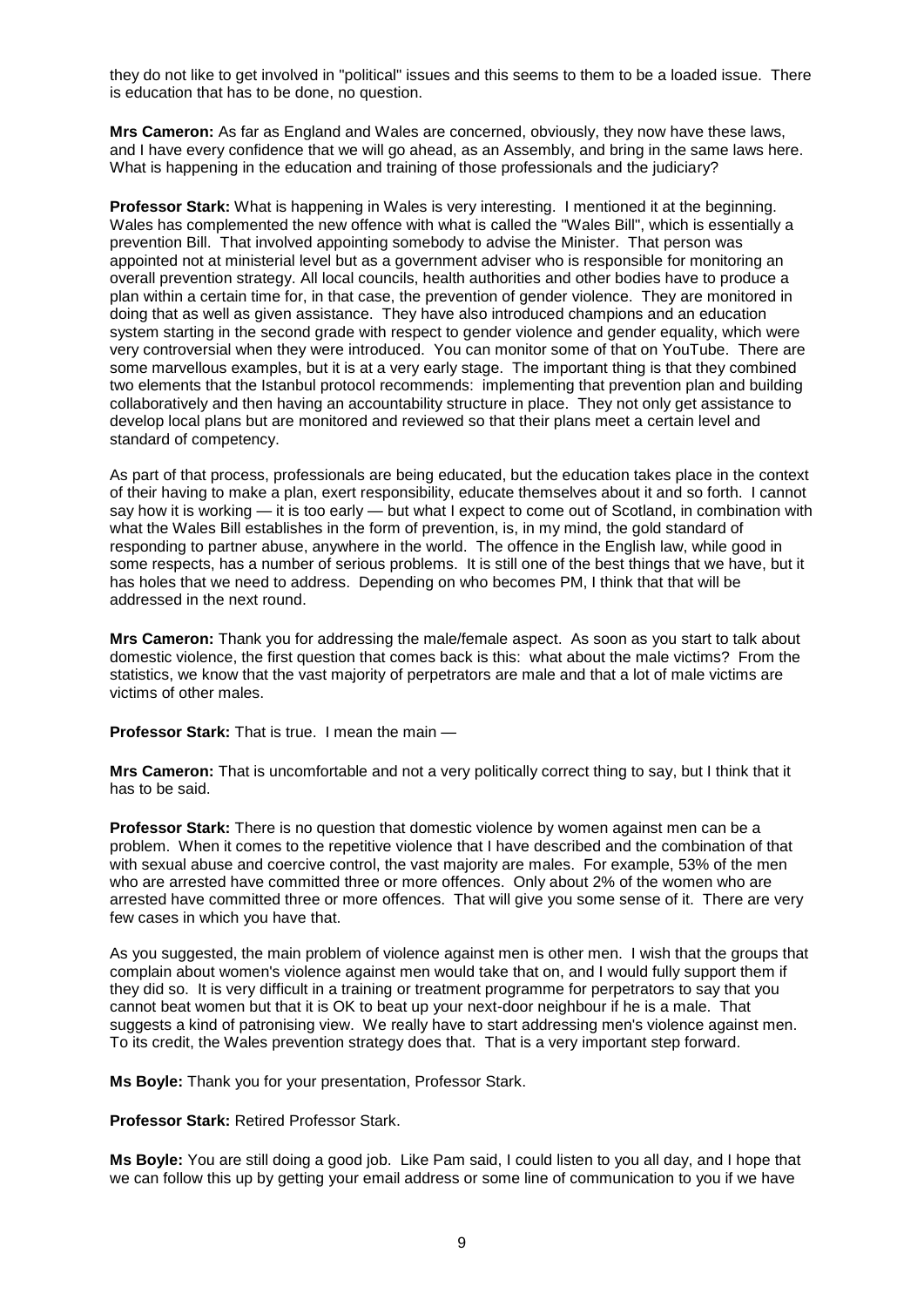questions further down the road. Pam, Clare Bailey and I sit not only on this Committee but on the allparty group on domestic violence.

As I said to the Minister, I also share the concern. The new domestic abuse offence and disclosure scheme is about changing the law and offering better protection for women but, rightly, we also need to make sure that robust systems and measures are in place for the likes of the PSNI, the judiciary and the Public Prosecution Service (PPS). To get a prosecution here, there is a test, and there has to be a reasonable prospect of an outcome to take a case forward to the PPS. Sometimes — maybe most of the time — when there is clear evidence of historic, continual and current abuse and it reaches the PPS, the outcome is that it can just throw it out the door. That is the sad reality of our judiciary. I am concerned about making sure that the mechanisms are in place. This is all great stuff, but I would like to see what the outcomes are two, three or four years down the road.

You are right: education is key. It is key for those responsible for applying the law, but education is needed in schools for all genders and races because domestic abuse has no barriers. We need to ensure that the PSNI is trained to enforce the new laws on coercive abuse. I am concerned about whether we will have the resources or budget to do that. I do not want to talk money when we are talking about domestic abuse but, unfortunately, that is the reality that we face in this jurisdiction.

I am also concerned that, whilst we are doing this, there is a bigger piece of work to ensure better protection for people and individuals, for men and women. Historically, we live on this island where we have two separate jurisdictions, and I would like a bigger piece of joined-up work between the law here and in the South of Ireland to ensure that the perpetrators do not get away across the border. I look forward, like the rest of us, to getting the consultation responses and seeing how we as a Committee can take that forward into legislation.

**Professor Stark:** You are absolutely right. Trying to address this issue in the context of austerity and cuts is extremely difficult. The problem in Northern Ireland is a little different from that in England and Wales. Reporting here has been notoriously low, and the reporting of sexual assault is pretty much absent. Reporting of partners is ridiculously low and has not been identified as a specific and serious offence that the police want to deal with. In general, if this offence is enacted, reporting will increase. How dramatically it will increase depends on a lot of special factors here that I do not fully understand. You do not have control over it, but it will increase dramatically in the short run, which will mean increased police resources. I can promise that, if the chronic offenders are taken off the street, within five or 10 years, you will be able to reduce the police caseload, which is now primarily a domestic violence caseload. It is the single biggest demand on the police, and you will reduce the police caseload by 10%, 15% or even 20% within 10 years. In the long run, you can reduce it much more.

Domestic violence is one of the few crimes that you can prevent. How do we know that? In public health, we make a distinction between what we call "prevalence", which is all the cases in a community — think AIDS and chronic disease. Almost all cases of domestic violence are ongoing and long-standing. Only about 5% or 10% are new cases. If you were to intervene early, you could eliminate — no one is going to do that — a huge amount of domestic violence incidents in our community, and, overnight, that would dramatically increase the quality of life in those communities and enhance women's contribution to the economy more generally. We could then manage incidence of the crime. I would definitely put that caution out there.

The Wales Bill is addressing some of the education issues, and I would not exaggerate the need for police education too much. This is a critical piece, and, unfortunately, because of the cuts, a lot of training in England is computer-based and not adequate. We are also developing some innovative training strategies. Durham University has developed a theatrical strategy of training police. We have now trained almost 600 police, and it seems to be going very well. There are innovative ways to do this.

**Ms Boyle:** Did I read somewhere that the new law does not apply to couples who are separated?

**Professor Stark:** No. Given that, in England, there was already a stalking law that covered strangers, this law refers to stalking in the relationship. That has led to one of the gaps in the stalking provision in the new law. We are in the very strange situation that, if John stalks her, whether cyber-stalks her, proxy-stalks her or stalks her on Monday, and they are still together, that is prosecuted under the domestic violence coercive control law. If he then leaves and goes to live with his mother and stalks her from his mother's house, that is covered under a separate stalking offence. It is crazy. We have tried to convince Buckland of this, but the problem is that he introduced the gap in the stalking law as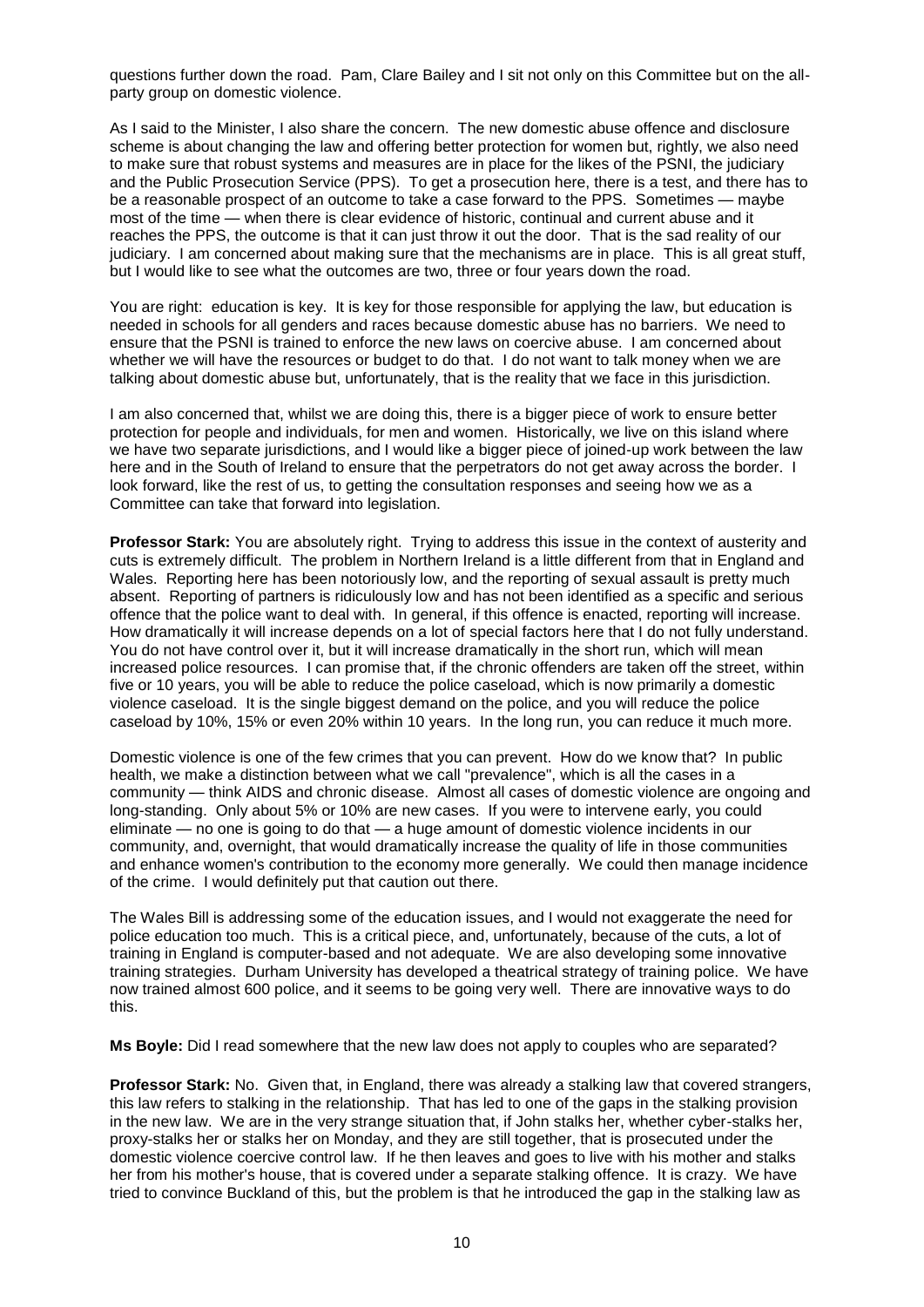the rationale for the law in the first place; that is the only thing. The new law applies to couples whether they are separated or together, but the stalking piece of it is limited to couples who are together.

**The Chairperson (Mr Frew):** We should check what stalking laws we have here. I am not sure that we have any. We have harassment laws.

**Professor Stark:** It is my understanding that, right now, Northern Ireland covers stalking under harassment, but that means that it treats it largely as a low-level misdemeanour offence. There can be a misdemeanour stalking offence in other countries, but most countries consider it a class A felony. It is a high crime. In fact, these batterers whom you are looking at fit the profile of some of the most serious criminals in society, in the sense that they are chronic offenders who have committed other offences. We know that, if they are convicted, they are much more likely to be convicted again. Most of the criminal activity of the men whom we arrest is not domestic violence but has occurred outside that context. In Scotland, complementing the multi-agency risk assessment conference (MARAC) process, which, I assume, some of you know about, they have what is called the multi-agency tasking and coordinating (MATAC) group. MATAC is an offender-focused rather than a victim-focused process in which they gather all the information that they can on offenders. They have a central data unit that assists local police departments and Police Scotland to gather the data. It is very effective.

**Mr Douglas:** I read the excellent paper from Women's Aid, which raised the issue of the impact on children. The paper states that that is not taken into consideration when the police investigate domestic abuse. Is that the case? What is the impact on children?

**Professor Stark:** Obviously, that is a huge issue. Until the new offence and our understanding of coercive control — I did the original research on this with my wife many years ago. We were the first to show that domestic violence was the leading context in which child abuse occurred. Forty-five per cent of all cases of child maltreatment that we saw occurred in the context of ongoing battery. The paradox was that our child welfare systems were investing almost no money in domestic violence prevention. Once President Clinton gave us \$1·5 billion, child protection got very interested in this problem, and we were able to talk and converse. That is an important issue.

At the time, our only major concern was children witnessing violence growing up in violent households. What we are now coming to appreciate is that it is not exposure to violence that is the major risk to children but exposure to this lack of democracy and gender rigidity. It is these intimidating patterns of coercive control that harm children. A child who is raised in a home with very rigid gender roles, for example, has more trouble adapting in school to the flexibility that they need in order to get along in school than a child who has been exposed to physical violence. Moreover, in many of these families, the men who are using coercive control on their wife are also isolating, intimidating, physically or sexually abusing, humiliating and controlling their children. We are just beginning to get a handle on how this works in the child system. Unfortunately, in the child welfare system, many women are still being blamed by our social work system for being abused. I was the lead witness in a case against the city of New York in the Federal Court in the United States. It was a three-month trial. The city of New York was removing children from mothers solely because the mothers had been abused — for example, by being choked. They used the term "exposed to domestic violence". Even though the children were not harmed by the violence, they were being removed and the mothers were being charged with neglect. We brought that case to the Federal Court and had a three-month trial with hundreds of witnesses. The Federal Court ruled that it was unconstitutional to take children from mothers solely because they were victims. We became the first country, as far as I know, now constitutionally to say that, when you remove a child because of domestic violence, you have to show that the harms that that child will suffer from removal are greater than the harms the child will suffer if they stay. That is the first time that anyone recognised that removal was not a benign process.

Secondly, the court also ruled that you cannot remove a child solely because of domestic violence. You have to show specific harms. Thirdly, the court ruled that you cannot punish women because they have been abused, even if they have refused services from child welfare because of the domestic violence. In the UK, on the other hand, it is still regular practice to remove children from mothers who have been victims of abuse. That is a terrible practice, and we have a strange system in the courts, which Marianne Hester of Bristol University calls the "three planets". A woman who goes into a criminal court is considered a good witness if she presses her case, but, if she goes next door to the family court and persists in pursuing a domestic violence case, she is considered non-cooperative and is likely to lose custody of her child. In the family court, as I said, she is likely to be completely invisible.